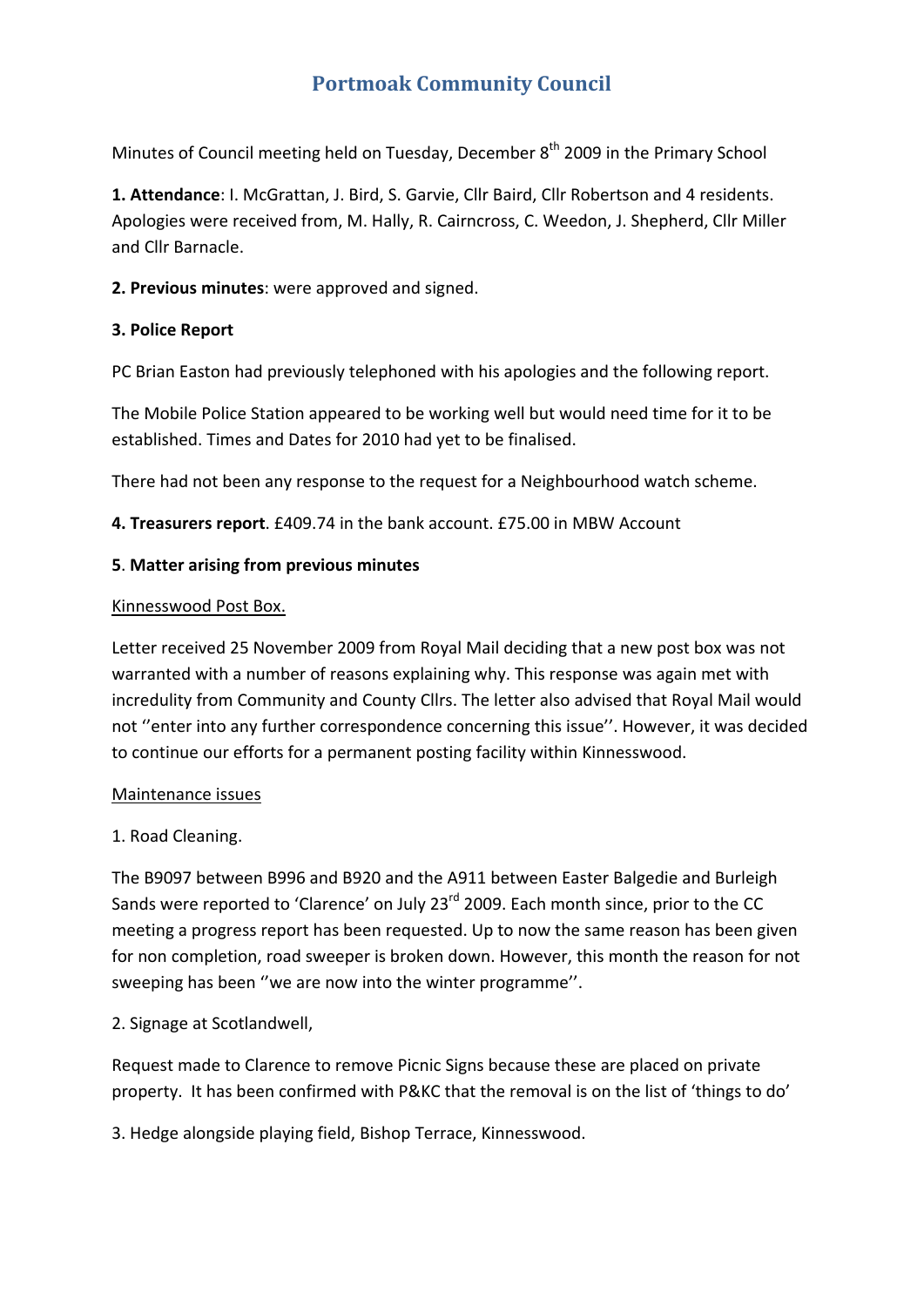Reported to Clarence on October 26<sup>th</sup> 2009. Issues raised have been reported to Roads Dept. Apart from receiving a reference number, no further information available.

#### 4. Mud on Road

A resident raised the issue of mud on the road along the Causeway, Scotlandwell. It was stated that this was a Police matter and such incidents should be reported to the Police.

5. A resident raised the issue of accidents due to ice on the B191 between the Toll and Mawcarse and the possibility of ice warning signs. It was generally felt that signs would not alter peoples driving standards.

Post Meeting Note:

For information on roads that are gritted, information can be found at the following:‐

www.pkc.gov.uk/Transport+and+streets/Roads+and+pavements/Roads+and+pavements+‐ +adverse+weather/Gritting+and+snow+clearing/Gritted+roads.htm

For a map showing trunk roads that are gritted by Bear Scotland, use the following link:‐

www.pkc.gov.uk/NR/rdonlyres/F0920913‐9002‐4E43‐8D87‐32732DC47B93/0/Perth5.pdf

http://www.pkc.gov.uk/Transport+and+streets/Roads+and+pavements/Roads+and+pavem ents+‐+adverse+weather/Gritting+and+snow+clearing/Gritted+roads.htm

#### Insurance cover for CC members

There is still some detail required to be decided in the event that a CC was taken to Court.

#### Payment of School lets.

Contacted the Chief Executive's office re: extra expense not in this year's budget. Cllr Robertson stated that this problem had been raised by other groups caught out by the change and P&KC were further considering the issue.

#### **6. Subcommittee reports**

#### Paths Group

The MBW sponsorship programme is doing well with approx £300‐400 sponsorship money already donated against a target of £500 for the upkeep of the path. Notices will be put up explaining the system. Anyone wishing to take out sponsorship should contact a Community Councillor or Stuart Garvie direct on 01592 840825.

The signs for the MBW are with Kinnesswood in Bloom for their consideration and their content will be placed on www.portmoak.org.

Kinnesswood in Bloom have very kindly offered to tidy up the path between Gamekeepers and the Cobbles, Kinnesswood. Kib have also agreed to look at the hedge leading onto the MBW which runs alongside Suilven, which can become very overgrown.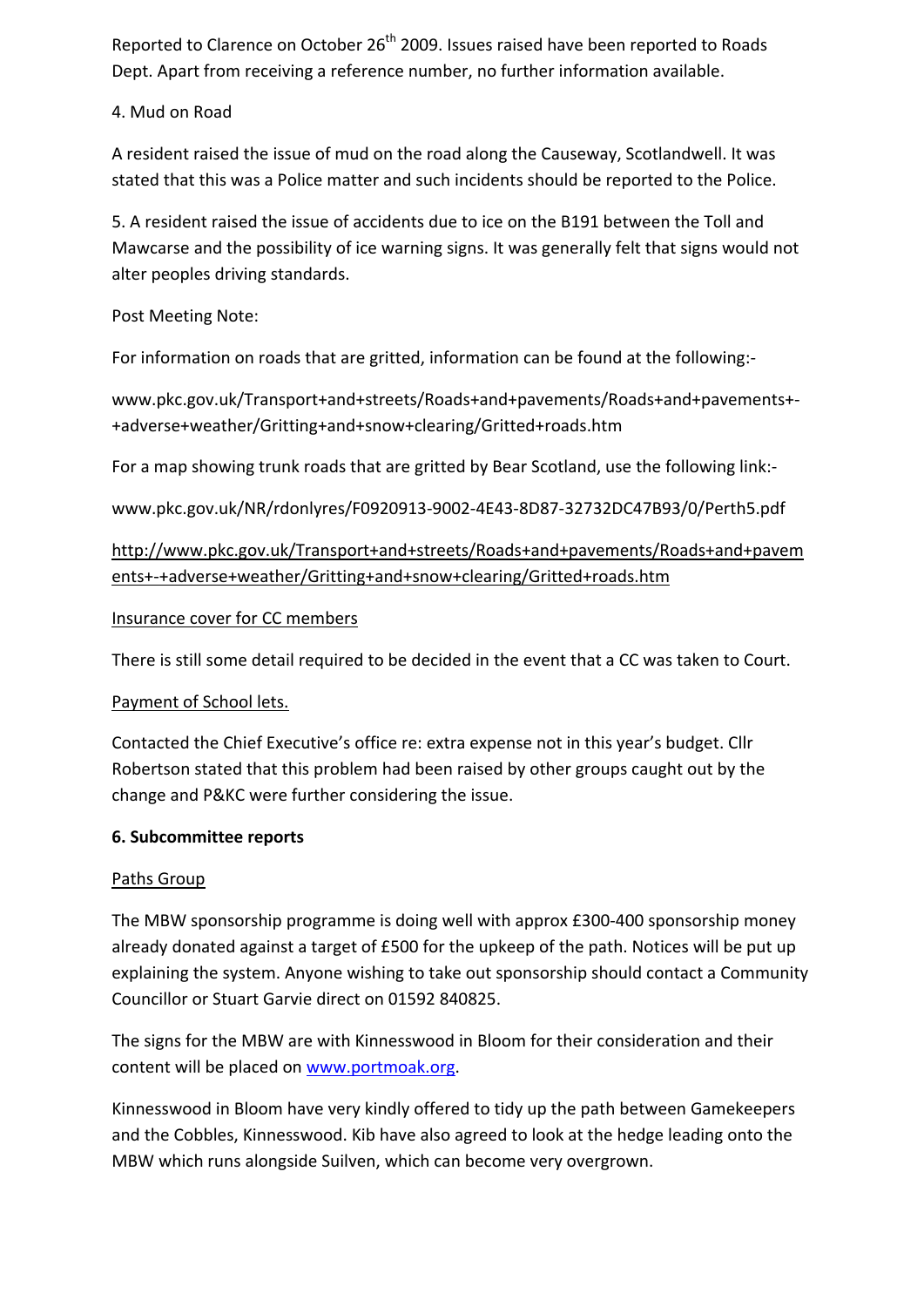A resident raised the issue (which he read in the publication 'Scottish Farmer') of Council maintenance of core pathways and the problems it could cause farmers. Cllr Robertson stated that there was no money in the Council budget for the maintenance of core paths and said he thought this proposition was very unlikely.

#### Planning Group

The following applications were applicable to the area and were up to date at time of meeting.

09/01808/FLL, Erection of a terrace bar, Lomond Country Inn, Main Street Kinnesswood Kinross, KY13 9HN

Request made to P&KC to confirm whether noise levels were a planning or licensing issue.

09/01931/FLL Change of use from store/garage into residential accommodation, The Cobbles, Kinnesswood.

No comment to be made.

09/01854/FLL Modification of condition 2 from previous consent (hours of retail) 09/00641/FLL, Land at Youngs Moss, Scotlandwell.

The change was for retail sales from 10.00/12.00 on Saturdays to 09.00/16.00 7 days a week, 12 months a year. The original request was to sell excess produce from the allotments; clearly the new request was for a different purpose. Clarification required.

Post Meeting Note: P&KC Planning dept. have written to applicant asking for clarification, no response to date.

A resident raised the question of planning information not being sent to the applicant from the CC. It was agreed to send a further copy.

#### Management Group

#### Traffic calming

A resident reported the information that he had received from P&KC Roads dept., consideration would be given to extending the anti skid surface at Scotlandwell further up the hill. Extra cost figures were available. This was due to be completed, Q1 2010.

A resident raised the question of P&KC responsibility for road traffic accidents at these ''particularly bad areas of road'' which have higher than normal accident rates. A concern was raised that to date, all the accidents had been to vehicles but it seemed just a matter of time before someone walking along the path way was involved in a serious incident. The problem seemed more concerning since this pathway was part of the 'local' path network.

After some discussion it had to be accepted that the Council was not liable unless there was some material problem with the road construction or some other defect in the road makeup. Although in this particular area there were a number of underlying factors including camber of the road, lighting, high sides alongside road etc. etc. the final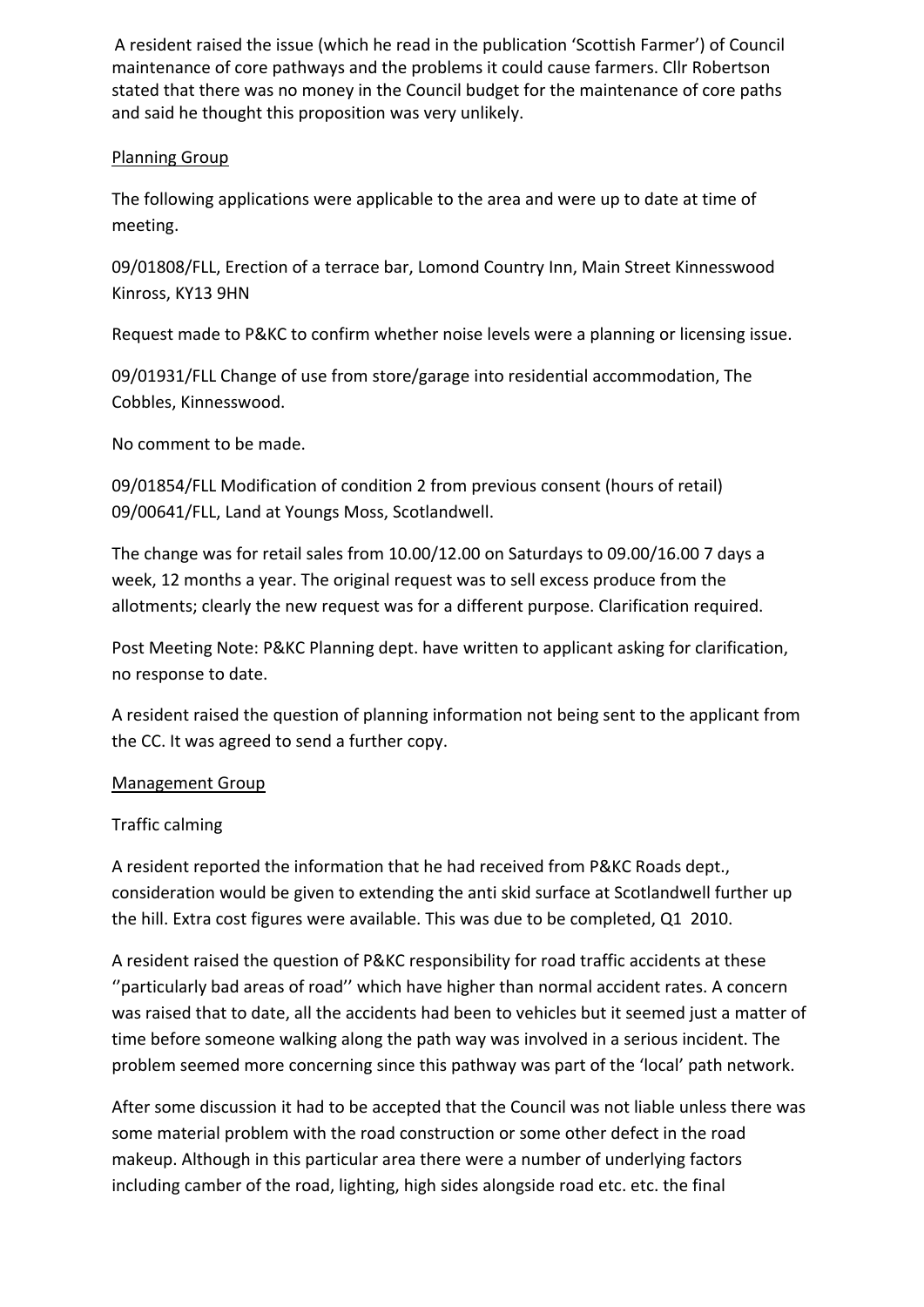responsibility for the safety of the vehicle was down to the driver. Every driver should take the road and traffic conditions into account no matter what the conditions are.

The Chairman summarised the build out situation.

Cllr Robertson agreed to notify the authorities of a hole which had appeared in the road at the top of the hill near the church which involved the Water Board.

#### Local Plan

The Chairman had received a copy of changes to the Local Plan which were basically changes to dates with improved consultation times.

(Ed Note: Cllr Barnacle telephoned his apologies earlier and gave information on proposed building units in other areas of Kinross‐shire)

#### **7. Cllr reports**

Cllr Robertson

P&KC were presently looking at drainage problems within the area

#### **8. AOCB**

#### **9. Communications**

Correspondence received by Secretary since last meeting.

| 11.11.09                                  | P&KC Chief Executives dept. re school lets                                 |
|-------------------------------------------|----------------------------------------------------------------------------|
| 11.11.09                                  | P&KC Grants direct funding                                                 |
| 11.11.09                                  | Minutes of the convention of P&KC CC's                                     |
| 13.11.09                                  | Letter from NHS Tayside, leaflet, Communities in Control                   |
| 16.11.09                                  | E mail from a Portmoak business person re speeding traffic in Scotlandwell |
| 24.11.09                                  | P&KC Planning, Modification of condition 2, hours of retail                |
| 25.11.09                                  | E mail from C Vance, money for MBW                                         |
| 25.11.09                                  | Letter from Royal Mail                                                     |
| 26.11.09                                  | E mail from Lindsay Robertson, money for MBW                               |
| 26.11.09                                  | E mail from Chief Execs dept, re Good Practise Guidance for CC's           |
| 2.12.09                                   | List of planning applications from P&KC                                    |
| The meeting finished at approx. 20.05 hrs |                                                                            |

Please note minutes are Draft until confirmed at next CC meeting.